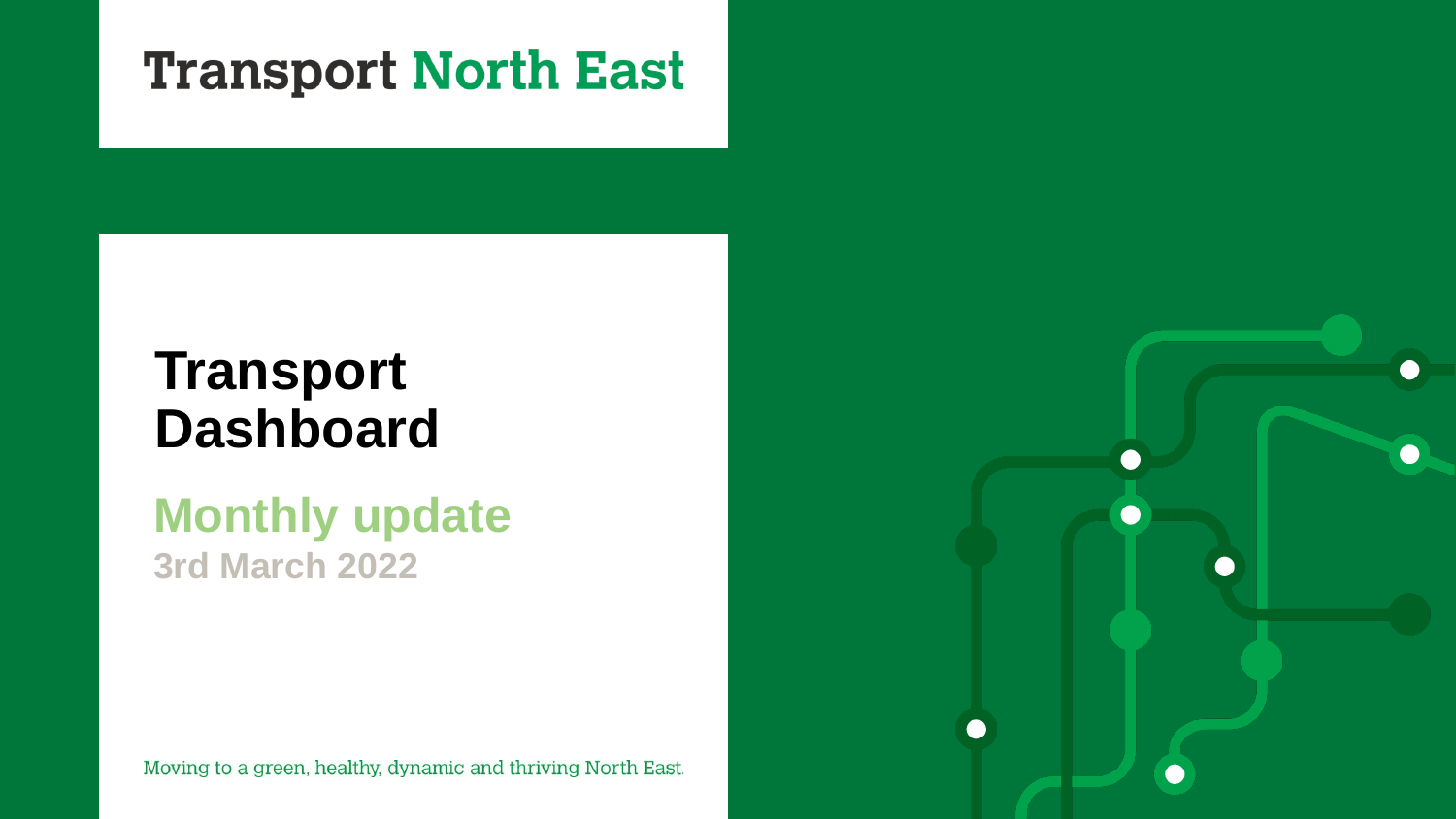# **Weekly highlights (21st-27th February)**



Moving to a green, healthy, dynamic and thriving North East.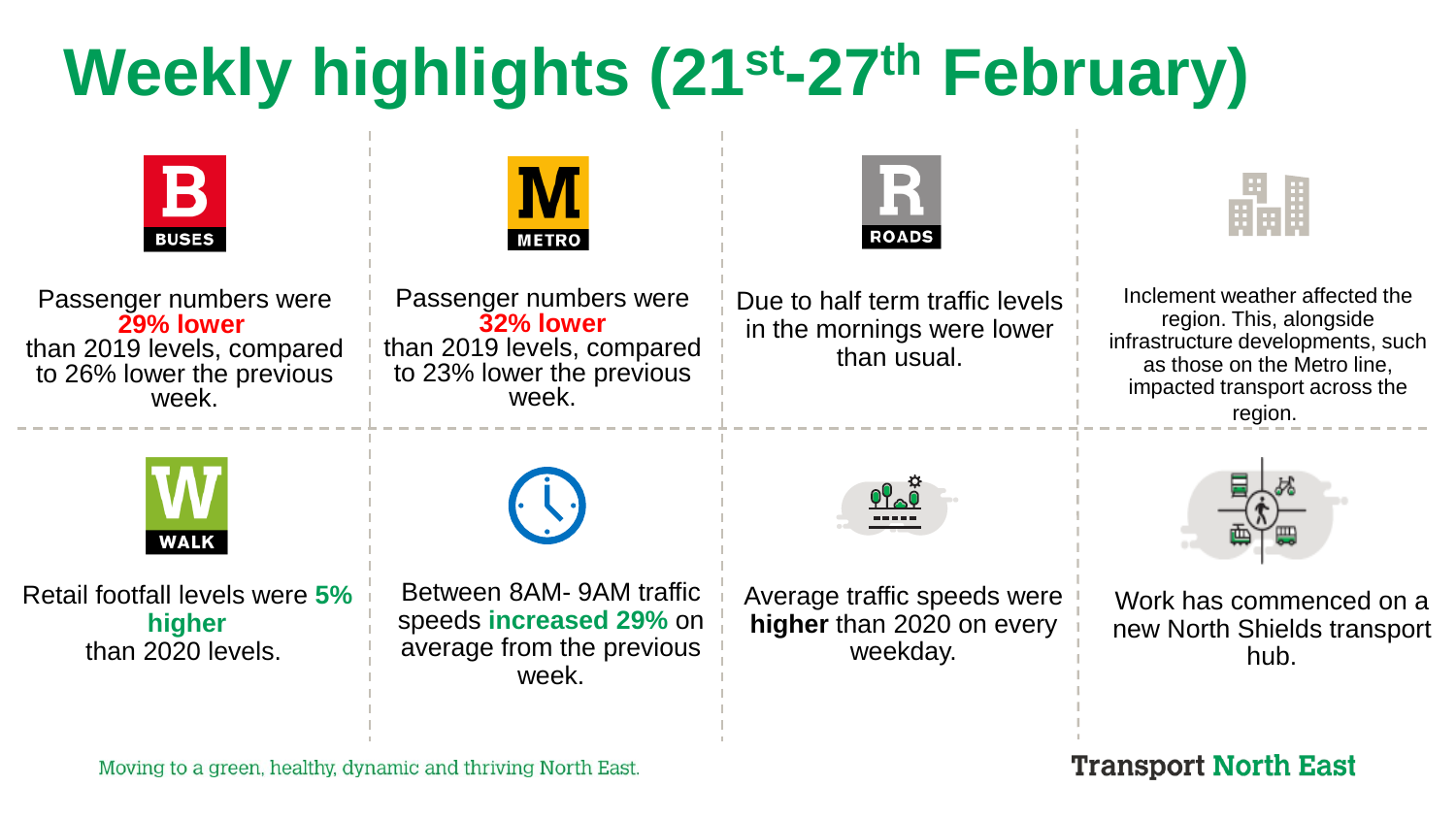# **Monthly highlights**



Bus punctuality at all timing points for the three largest operators in the region was **89%** in the latest period. Covid related staffing issues can negatively affect punctuality figures.



Passenger numbers in February were **79%** of typical levels, compared to 74% in January.



Overall traffic levels in Tyne & Wear in February were higher than in January.



In the Transport Focus February surveys, **7%** of respondents from the NE had travelled by train in the previous 7 days.



National cycling rates were



Retail footfall numbers in February were **94%** of 2020 levels, compared to 87% in January.



The re-opening of the Leamside Line was debated by MPs on February 8th at Westminster Hall.

H

at **95%** of the 2020 baseline. In the re-opening of the Unit Visits to workplaces were **8%** at **95%** of the 2020 baseline. In Eabruary were **94%** I assembly visited to 2020. **down** compared to 2020 baseline.\*

\*Average from Google Mobility Index

**Transport North East** 

Moving to a green, healthy, dynamic and thriving North East.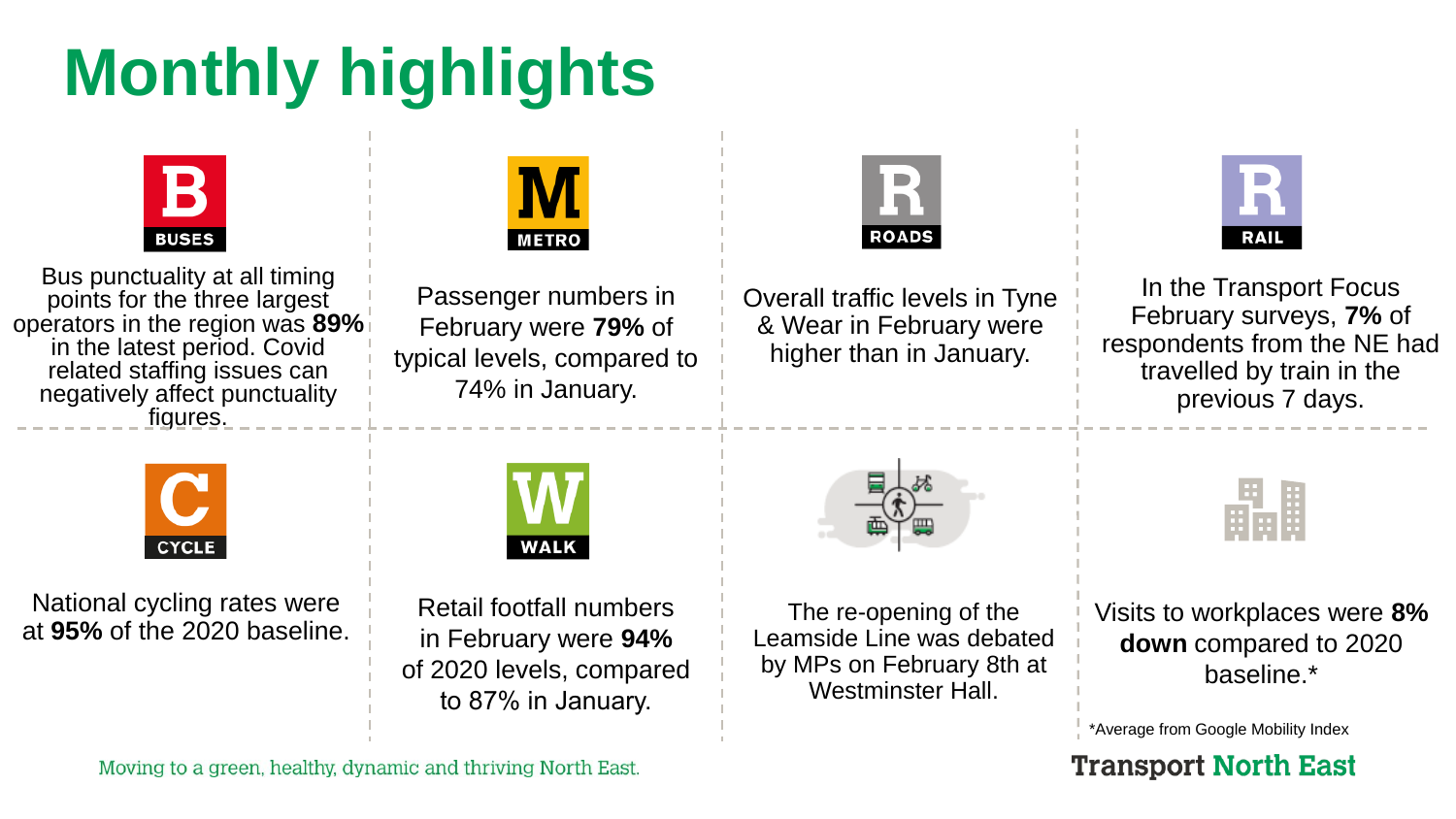

### **Journey time variability**



Source: Tyne & Wear UTMC.

### Moving to a green, healthy, dynamic and thriving North East.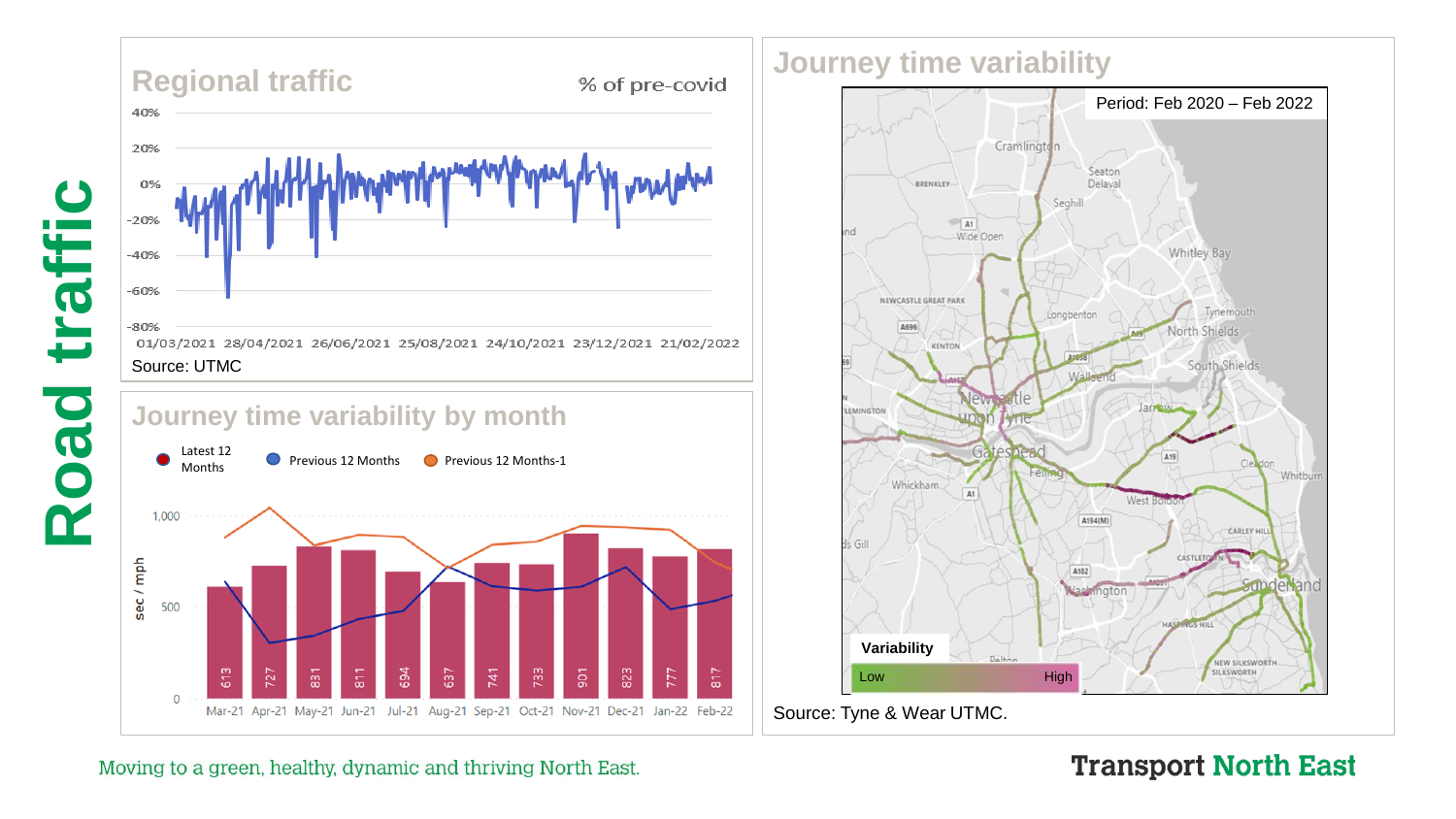



Source: Bus operators (Confederation of Passenger Transport)











**Transport North East** 

### Moving to a green, healthy, dynamic and thriving North East.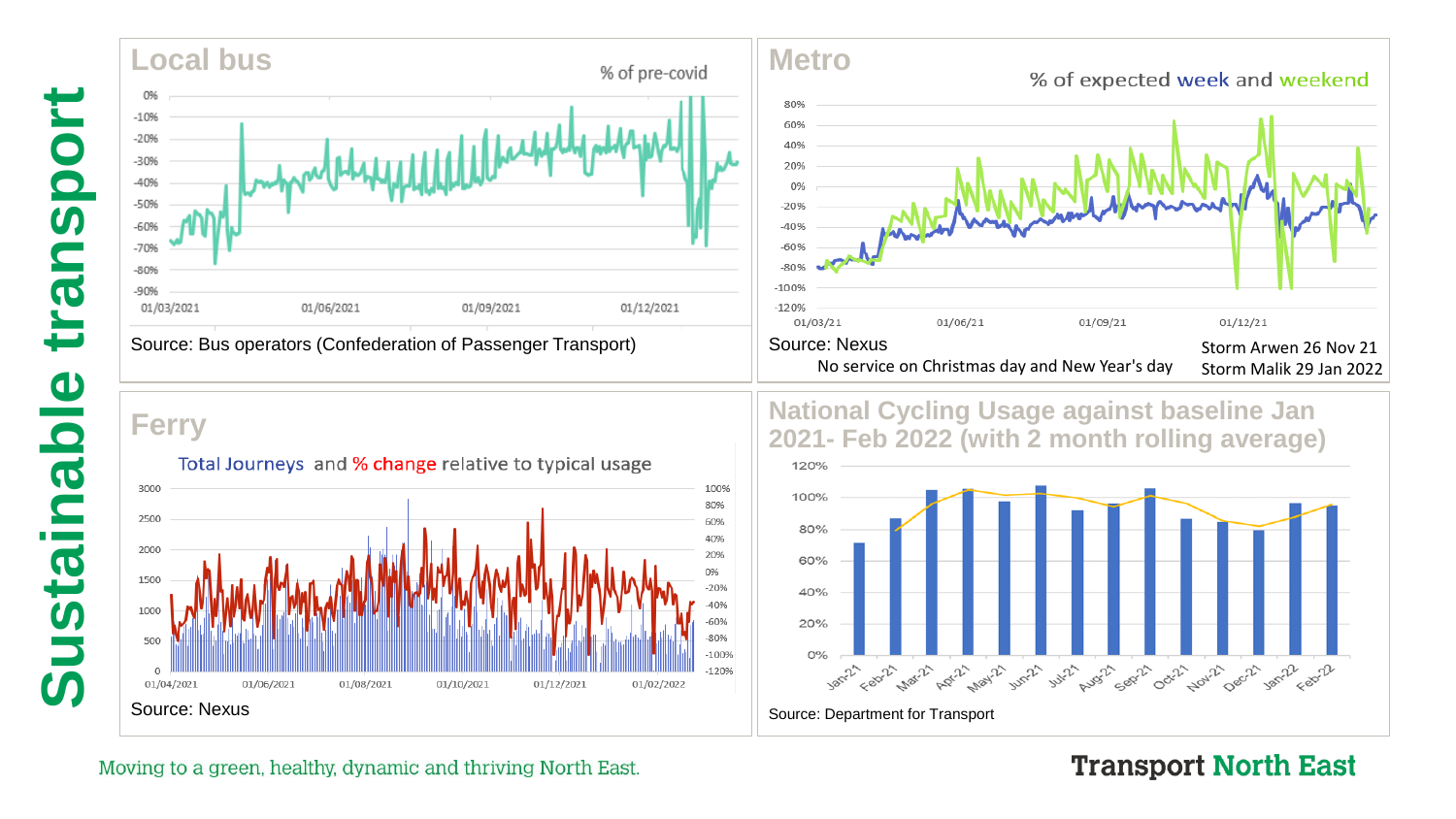### **Air quality**



Change in Median Roadside Nitrogen Dioxide Levels in Urban **Background Environments** 



Source: DEFRA UK -AIR

### **Car parking**

| Average occupancy             | Weekday<br>$(7am-7pm)$ |          | Weekend<br>$(7am-7pm)$ |          |
|-------------------------------|------------------------|----------|------------------------|----------|
| Car park                      | Feb-20                 | $Feb-22$ | Feb-20                 | $Feb-22$ |
| <b>Baltic</b>                 | 30%                    | No data  | 31%                    | No data  |
| Claremont Road                | 33%                    | 10%      | 30%                    | 15%      |
| Dean Street                   | 70%                    | 64%      | 59%                    | 64%      |
| Eldon Garden                  | 46%                    | 35%      | 40%                    | 39%      |
| <b>Eldon Square</b>           | 32%                    | 28%      | 50%                    | 44%      |
| <b>Ellison Place</b>          | 31%                    | 30%      | 24%                    | 21%      |
| <b>Gateshead Civic Centre</b> | 60%                    | No data  | 2%                     | No data  |
| <b>Gateshead College</b>      | 57%                    | 100%     | No data                | No data  |
| <b>Grainger Town</b>          | 40%                    | 21%      | 21%                    | 17%      |
| <b>Manors</b>                 | 42%                    | 27%      | 20%                    | 12%      |
| Sage                          | 67%                    | 8%       | 35%                    | 6%       |
| <b>Quarryfield Road</b>       | 1%                     | 18%      | 0.10%                  | 0.50%    |

Red = decrease from 2020 and Green = increase from 2020

Source: UTMC

### Moving to a green, healthy, dynamic and thriving North East.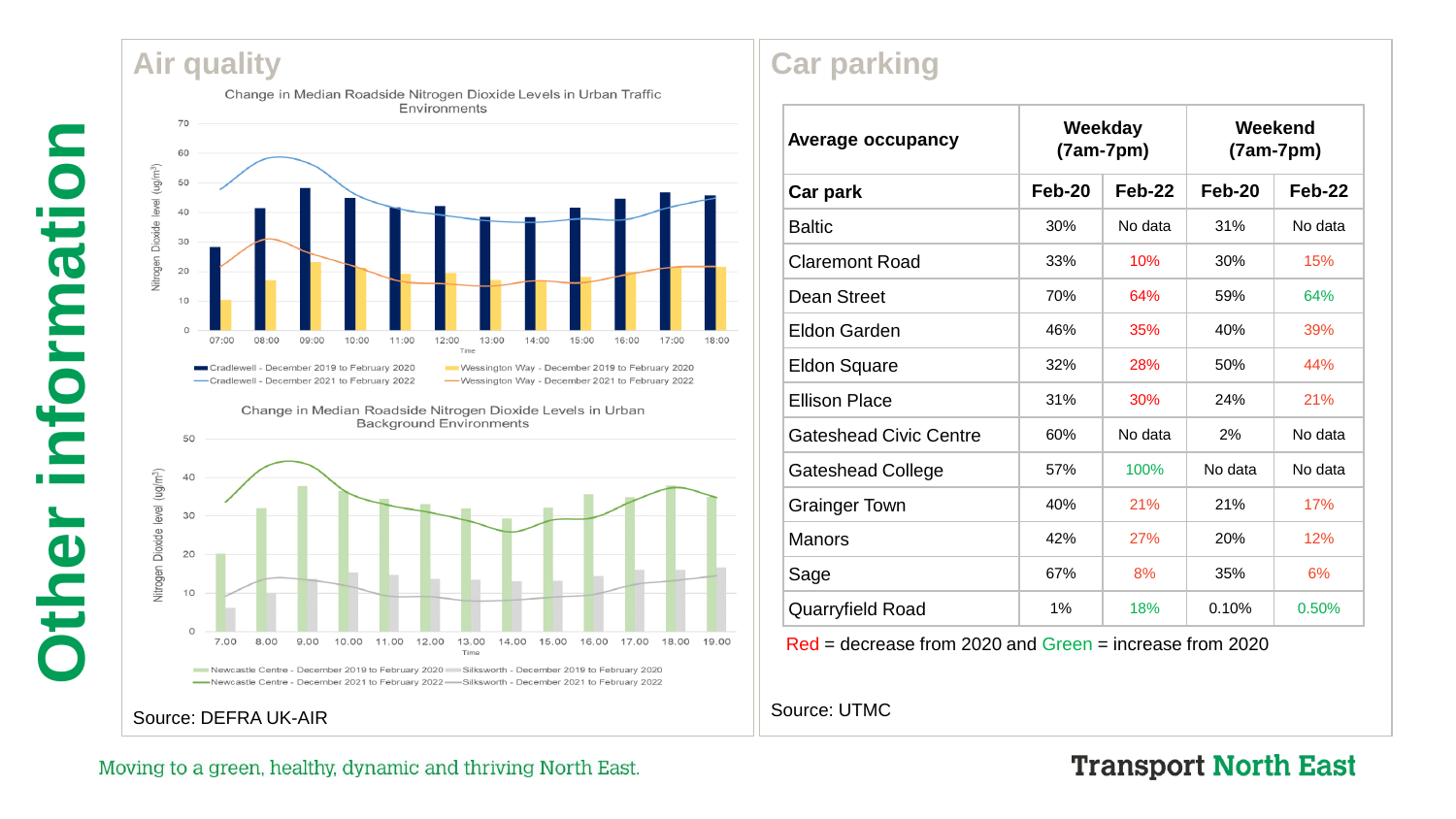# **North East Rail Journeys**

There were 344 million rail journeys made in Great Britain in 2020-21. This equates to 23% of the 1,504 million journeys recorded in 2019-20. There were 3.2 million in the North East in 2020-21, 20% of the 16.2 million journeys made in 2019-20 (1).

Since December 15<sup>th</sup>, 89% of respondents in the North East have been satisfied or very satisfied with their rail journeys (2). In a report on confidence in public transport, participants felt their lives had changed permanently due to the pandemic, especially those now working from home. Respondents were keen to settle into a new way of life after the pandemic as soon as possible (3).

Journeys to or from the North East by Region Apr 2020-Mar 2021 (0000s) 100 200 300 500  $\Omega$ 400 600 700 Yorkshire and the Humber 656 London 391 Scotland 306 North West 208 East of England  $\overline{67}$ East Midlands 42 South East  $\Box$  38 West Midlands 23 South West  $\Box$  19 Wales  $\parallel$  4

Source: ORR Regional Passenger Journeys North

Sources: 1- Office of Road and Rail (ORR) Regional Rail Usage 2020-21 Report<br>
a T 2- Transport Focus data hub 3- [Department for Transport Confidence in Public Transport Report-](https://www.gov.uk/government/publications/confidence-in-using-public-transport-during-coronavirus-covid-19) Confidence in using public

transport during coronavirus (COVID-19) - GOV.UK (www.gov.uk)

Moving to a green, healthy, dynamic and thriving North East.